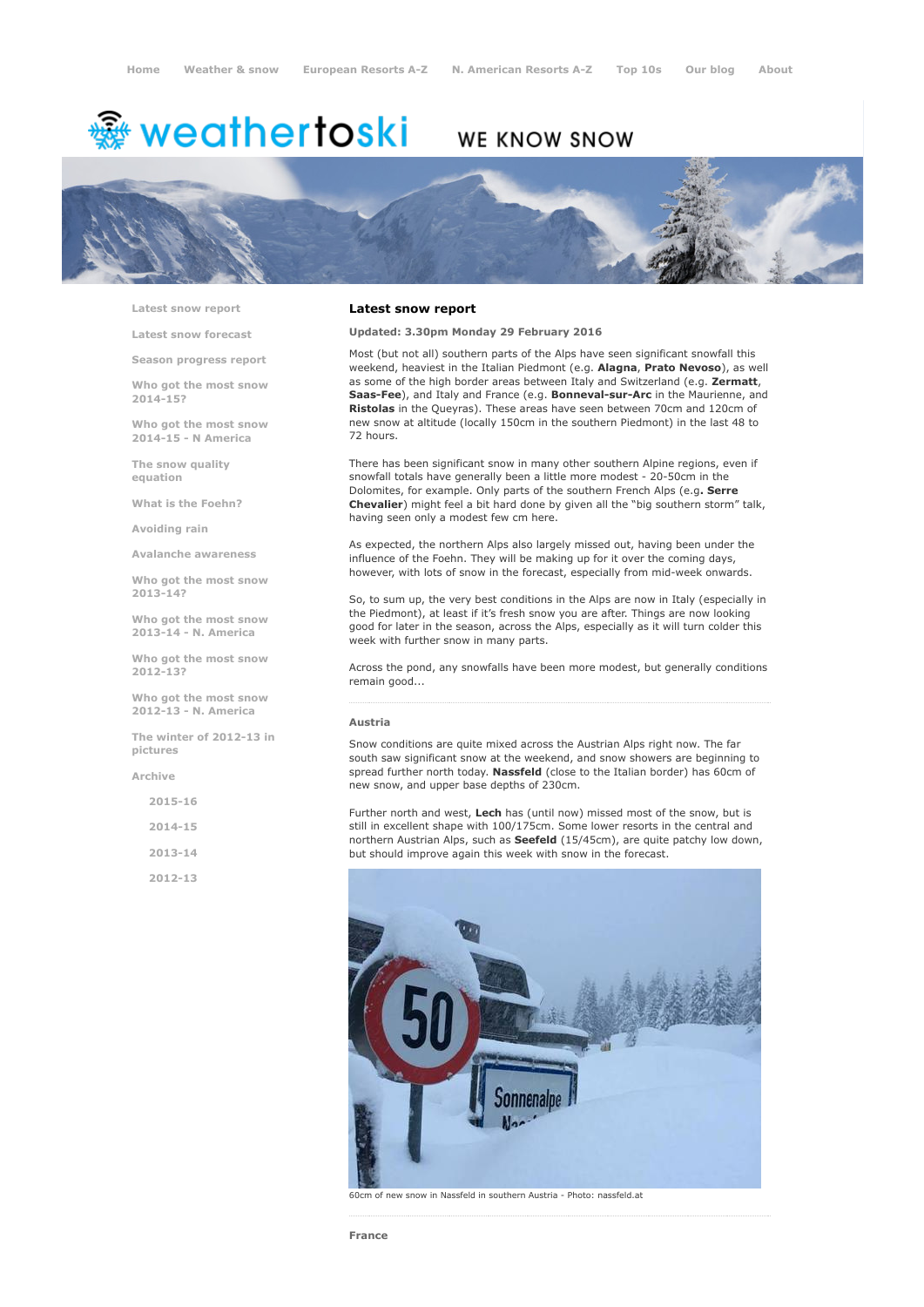

weather or snow conditions in the Alps? [Contact](http://www.weathertoski.co.uk/about-1/contact-us/) us and we'll do our best to answer it...

### E: [info@weathertoski.co.uk](mailto:fraser@weathertoski.co.uk)

T: +44 (0)20 3151 3154

Only a handful of French ski resorts saw significant snowfalls over the weekend, mostly those close to the Italian border, from Val d'Isère southwards.

Val d'Isère (175/300cm) itself is in fabulous shape, with 55cm of new snow over the last 48hrs at resort level and close to 1m on the Pissaillas glacier. Needless to say, the avalanche danger off-piste is now extreme.

Away from the Italian border, and in in the northern Alps more generally, there was much less snow, though on the whole snow conditions remain good.

Only at very low altitude are there any serious issues with cover, but resorts such as Morzine (5/90cm) can look forward to an increasingly cold and snowy week ahead.



1m or more of new snow in the French Queyras, close to the Italian border - Photo: ledauphine.com

#### **Ttaly**

Most Italian ski resorts saw significant snowfall over the weekend, and it's still snowing in places today. The greatest snowfall totals have been in the Italian Piedmont, with 150cm of new snow in Prato Nevoso (140/180cm), south of Sestriere.

The Dolomites also have plenty of new snow (20-50cm), which means that snow depths are finally somewhere near normal after their very dry early season. Arabba now has base depths of 40/110cm, while Cortina has 30/120cm.



150cm of new snow since Saturday in Prato Nevoso in the Italian Piedmont Photo: facebook.com/PratoNevoso

#### Switzerland

There is lots of fresh snow in the southern Swiss Alps. Zermatt (50/250cm) and Saas-Fee (40/360cm) both have around 1m at altitude, and conditions will be fantastic once the weather settles down.

The northern Swiss Alps missed most of the weekend action, but their turn will come this week, especially mid-week, with significant snow forecast to fall to increasingly low levels. Right now Engelberg has 30/350cm of settled snow, while Mürren has 75/300cm.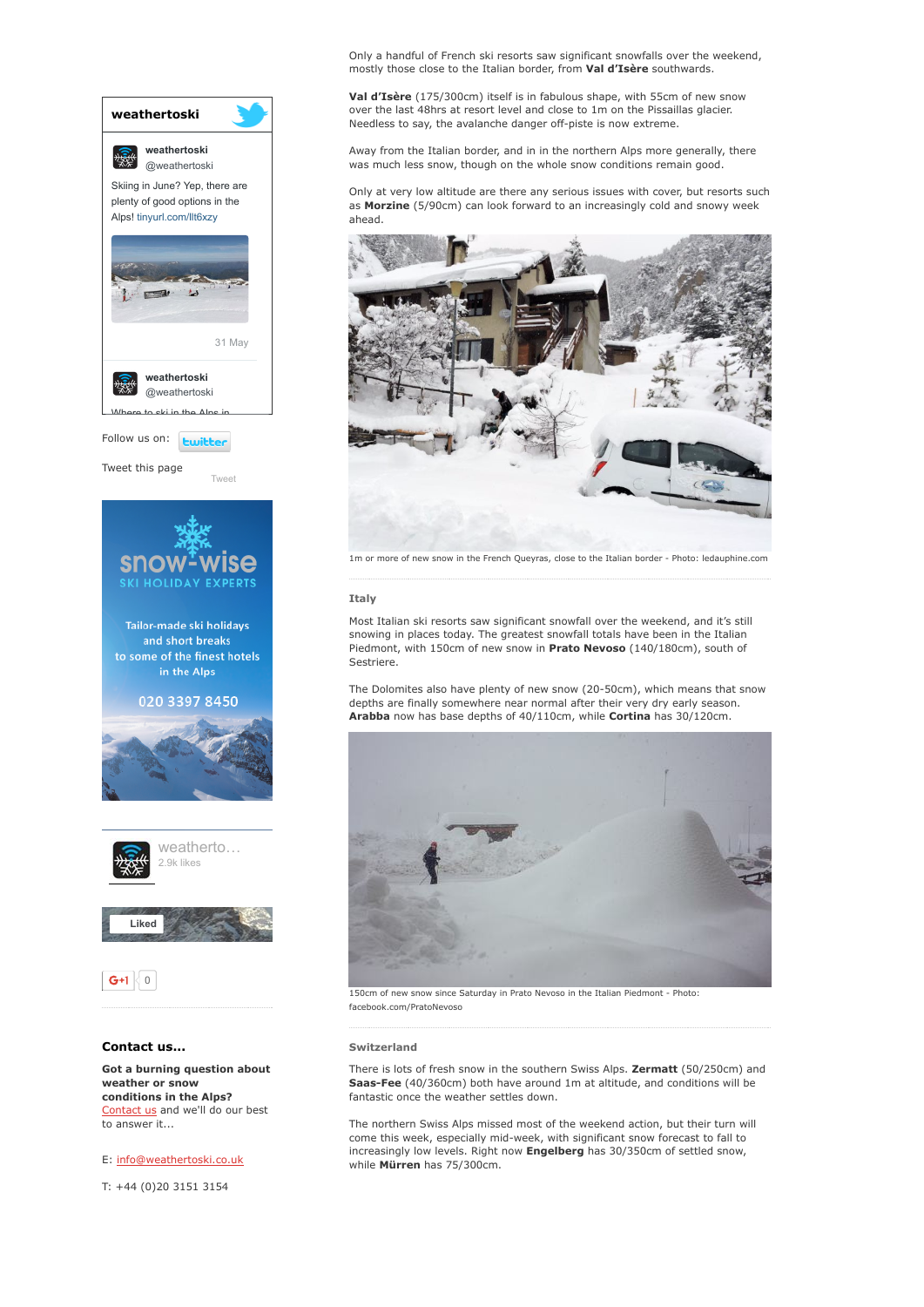

At least 80cm of new snow at altitude in Zermatt this weekend - Photo:

#### Rest of Europe

The Pyrenees have new snow in varying quantities. The biggest falls have been on the southern side, where Spain's Formigal (80/165cm) has 60cm, compared with 15-20cm further north in Andorra's **Soldeu** (50/100cm).

In Bulgaria, some resorts have seen a dusting, but the drought continues in Bansko (50/100cm) where there hasn't been any snow since the middle of January.

There hasn't been much snow in Norway this week either, at least in the better known resorts further south. That said, snow conditions are holding up nicely in Hemsedal (120cm mid-mountain) with snow in the forecast this week.

There is also plenty of snow in Scotland, with excellent skiing conditions in Glencoe (60/120cm) when the weather allows.



Plenty of snow in Scottish ski resorts right now. This is the Lecht - Photo: winterhighland.info

#### USA

Colorado is expecting a dusting of snow later today, especially in the northern resorts. There will also be further light falls at times this week, which will keep conditions fresh. Right now Vail has a mid-mountain base of  $142 \text{cm}$ , while Breckenridge has 147cm.

In Utah the situation is broadly similar. Snowbird (216cm upper mountain) hasn't seen a huge amount of snow recently, but there are a couple of dustings forecast over the next few days. Whilst welcome though, these will not radically alter the off-piste.

Meanwhile in California, the mini snow drought continues in Mammoth (266/419cm), where despite its excellent early season, conditions are now spring-like.